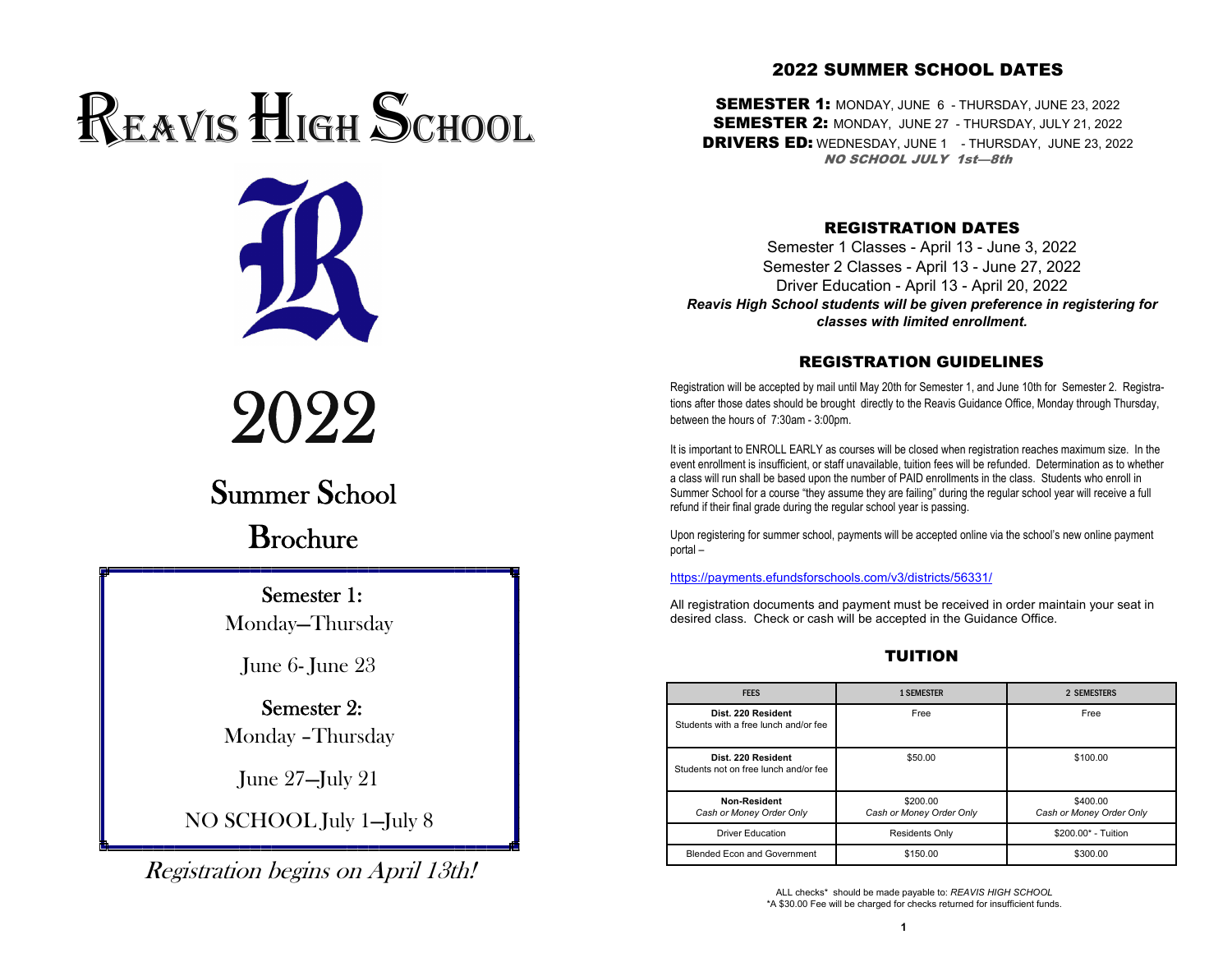#### LATE REGISTRATION FEE

A \$10.00 LATE FEE will be assessed to anyone registering after: June 3rd for a SEMESTER 1 course June 27th for a SEMESTER 2 courseNO REGISTRATIONS WILL BE ACCEPTED AFTER THE FIRST DAY OF CLASSES EACH SEMESTER

#### REFUNDS

 A non-refundable \$20.00 Registration Fee is included in the tuition for each class. No refunds are given after the second day of a semester.

| <b>DAILY SCHEDULE</b> |                     |  |  |
|-----------------------|---------------------|--|--|
| Period 1              | 8:00 am - 10:15 am  |  |  |
| <b>Break</b>          | 10:15 am - 10:30 am |  |  |
| Period 2              | 10:30 am - 1:00 pm  |  |  |

#### ROOM ASSIGNMENTS

Room numbers for Summer School classes will be posted near the Student Commons on the first day of each semester.

#### SUMMER SCHOOL REGULATIONS

All regular school regulations concerning student behavior as outlined in: *Rights and Responsibilities: A Code of Behavior for Reavis Students* are in effect. **However, because of the intensified nature of summer school, consequences of misbehavior are likewise intensified.** Therefore, students who do not comply with school regulations can be **DROPPED IMMEDIATELY**, without refund of fees.

#### **CLOSED CAMPUS**

Reavis Summer School is a CLOSED CAMPUS. After students enter the building in the morning, they may not leave until dismissal time without the Summer School Director's permission. NO ONE IS TO LEAVE THE BUILDING DURING BREAK TIME. Violators of the Closed Campus policy will be dropped immediately from Summer School without refund or credit.

#### **SMOKING**

There is **NO SMOKING** or **VAPING** allowed on Reavis property. Students who smoke or vape on the Reavis Campus will be dropped immediately from Summer School without refund or credit.

#### SUMMER SCHOOL OFFICE

TO REPORT A STUDENT ABSENCE 708-430-1121 *and leave a message*

SUMMER SCHOOL DIRECTOR 708-599-7200 ext. 450

#### SUMMER ATHLETIC CAMPS

*Information about Reavis High School's Summer Athletic Camps can be found in the Summer Camps Brochure available in the Athletic and/or Main Office at Reavis High School.*

2022 SUMMER SCHOOL **2022 SUMMER SCHOOL** REAVIS HIGH SCHOOL REAVIS HIGH SCHOOL

Burbank, IL 60459 6034 W. 77th Street

Burbank, IL 60459 6034 W. 77th Street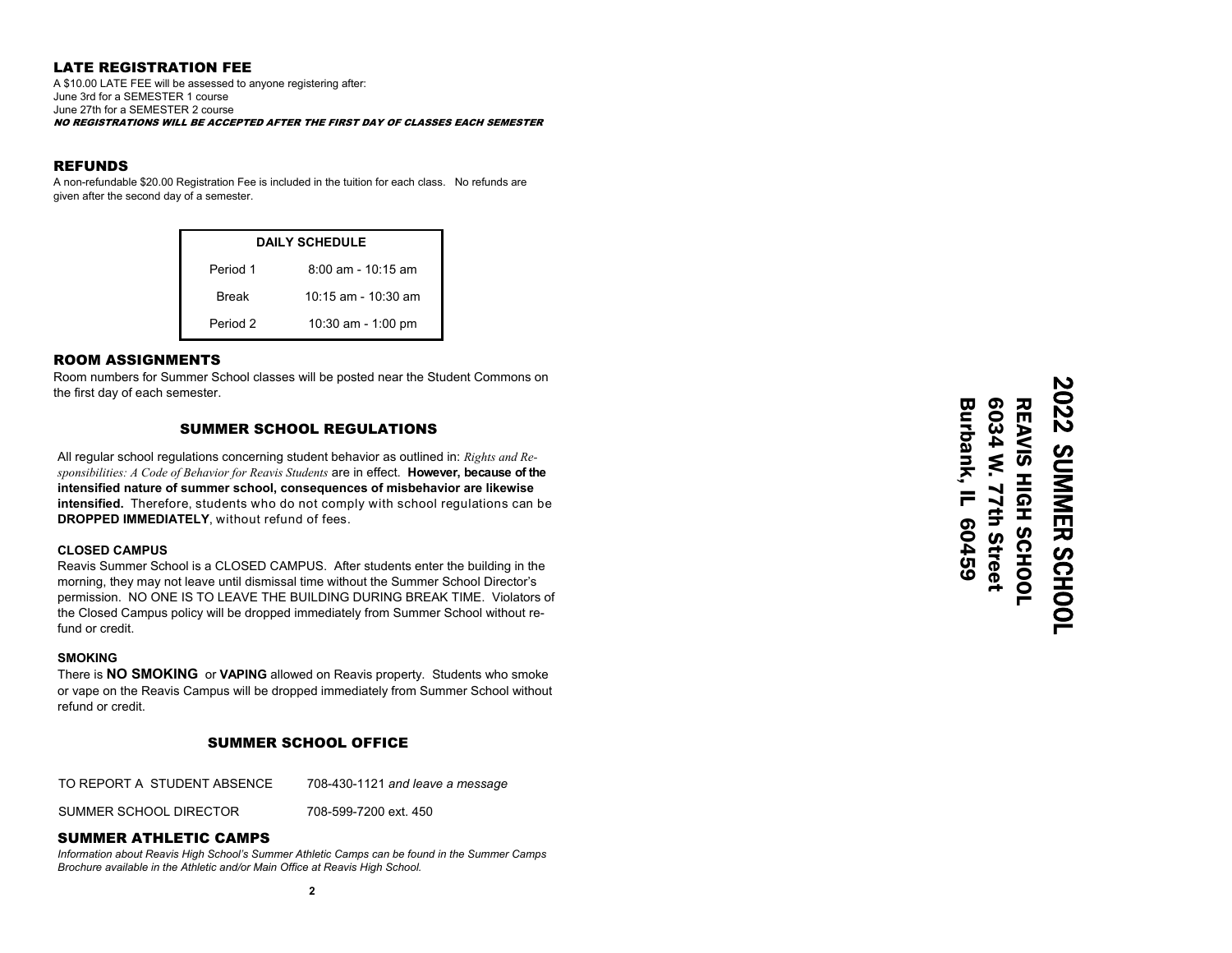#### **DEPARTMENT OF PHYSICAL EDUCATION, HEALTH & DRIVER EDUCATION**

#### **CO-EDUCATIONAL PHYSICAL EDUCATION 1/2 Credit**

Our program is a general physical education program and includes physical fitness, jogging, flexibility, calisthenics, individual and team sports (i.e., volleyball, basketball, softball, soccer, track), health habits, and water activities. **Class is offered only to students who have failed. Students will not be allowed to take two P.E. classes in the same semester during the regular school year.**  *PLEASE LEAVE ALL VALUABLES AT HOME!*

#### **DRIVER EDUCATION 1/2 Credit**

#### **The deadline for registering for Driver Education is April 20, 2022**

This course consists of all those learning experiences provided by the school for the purpose of teaching students to use motor vehicles safely and efficiently. It is a three-phase program: classroom, range, and in-car instruction. Students must have a Social Security number. Driver Ed candidates must attend two after-school meetings on April 20 at RAM and April 29 at 11:00 a.m. in Room 229, Reavis High School. In addition to the regular Summer School tuition, a \$20.00 check or money order made payable to "*Secretary of State"* must be turned in at the April 29th meeting for the Learner's Permit. Only legal residents of District 220 may take Driver Education at Reavis. Driver Education begins on Wednesday, June 1, 2022 and ends on June 23, 2022. In order to register for Driver Ed, a student must have passed eight courses in the previous two semesters of enrollment. There are no busses provided for students taking Drivers Education because students will start and end class at varying times.

#### ATTENDANCE

It is imperative that a summer school student have a good attendance record. A vast amount of material needs to be covered each day. Intensified learning requires intensified attendance. The MAXIMUM number of allowable absences (illness, family death, court) is ONE DAY PER SEMESTER. Truancy can result in immediate drop without credit or refund. Punctuality, too, is important. A tardy of more than ten (10) minutes to Periods 1 or 2 count as a 1/2 day absence. Two (2) tardies of ten (10) minutes or less each count for 1/2 day of absence.

A student is required to make up all missed work at the teacher's discretion. Students with unexcused absences will be given a zero grade for all the activities for that day.

**In the event a student must be absent, the parent/guardian is expected to notify the summer school office at 708-430-1121. Student absences can be reported 24 hours a day. If an absence is not reported by 2 p.m. on the day of the absence, it will be classified as UNEXCUSED. STUDENTS TRUANT OR HAVING EXCESSIVE ABSENCES OR TARDINESS WILL BE DROPPED FROM SUMMER SCHOOL AND FORFEIT BOTH TUITION AND CREDIT.** 

**On the last day of each Semester, attendance is mandatory as final examinations are scheduled.**

#### TRANSPORTATION

During summer school, students desiring school bus transportation will be assessed a non-refundable \$15.00 fee per three-week semester. Students who lose their bus pass will be charged the full \$15 replacement fee. A bus pass can be purchased during the registration process. Bus passes will be given out on the first day of each semester of summer school. Only students living within the attendance area of District 220 are eligible for transportation provided by District 220. There are no busses provided for students taking Drivers Ed. The 3 Summer Bus Routes are:

- 1. The SAHS BUS will leave Charles J. Sahs School at 7:15 a.m., and proceed down Harlem Avenue, south, enter 71st Street going east to Nottingham Avenue, proceed south to 75th Street, back out to Harlem Avenue, to 79th Street, and east to Reavis H.S.
- 2. The WEST BUS will leave Reavis H.S. at 7:25 a.m., go west down 78th Street to Newland Avenue, turn south to 79th Street, go west to Nottingham Avenue, turn south to 83rd Street, go east to Austin Avenue, and back to Reavis H.S.
- 3. The EAST BUS will leave Reavis H.S. at 7:25 a.m., go east down 78th Street to State Road, down to 77th and Lockwood, to 78th Street to Lamon, to 83rd Street, to Austin, and back to Reavis H.S.

On the first days, bus drivers will watch for students at various corners on the routes. Afterwards, they will stop only on the corners where the largest number of students board. At times, this may mean that students may have to walk three or four blocks to reach a bus. However, this is the most expedient method for the number of students involved in Summer School.

#### NON-DISCRIMINATION POLICIES TITLE IX POLICY AND SECTION 504

Title IX of the Education Amendment of 1972 prohibits Reavis High School from sex discrimination in any educational program or activity it operates. Reavis High School does not discriminate on the basis of sex in admissions, in employment, or in the operations of any educational program or activity. HEW Regulation Section 504, prohibits discrimination on the basis of handicap in any educational program or activity operated by Reavis High School. Additionally, vocational education opportunities will be offered without regard to race, color, national origin, sex or handicap. Inquiries concerning the school's obligation under these regulations should be directed to the School's Title IX and 504 Compliance Officer:

> **Dr. Daniel J. Riordan—Superintendent Reavis High School—6034 West 77th Street—Burbank, IL 60459 Phone: 708-599-7200 ext. 504**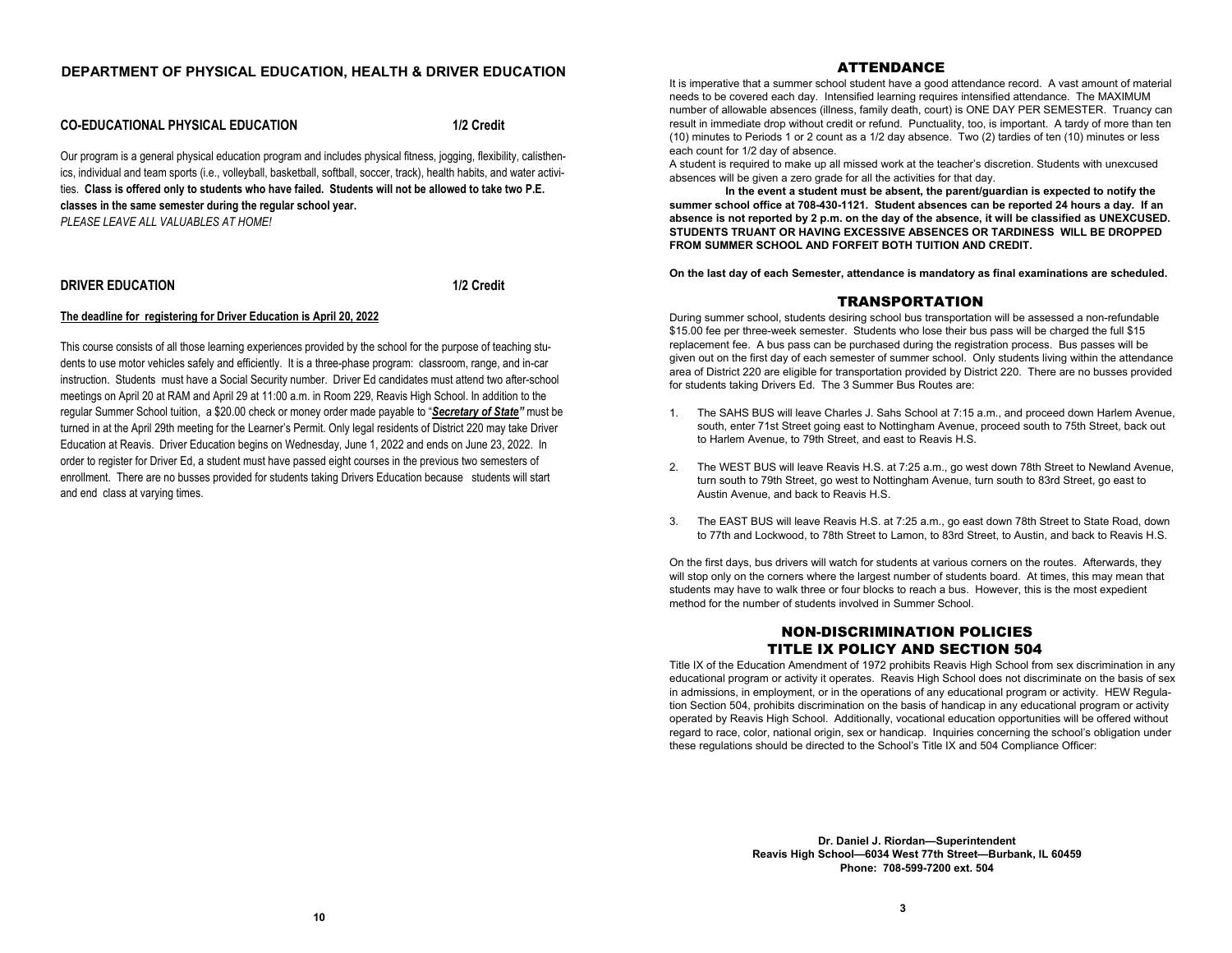#### TITLE I SUMMER PROGRAM

#### This summer, all students in the Class of 2026 are eligible for the Title I Bridge Program. Students will receive an invitation by mail. The program is sponsored by the federal government to help incoming freshmen students transition to and succeed in high school. Because the cost of the program is funded through government grants, there is no tuition fee for families.

The Title I Bridge Program is designed to orient students to the high school experience. Students will meet a variety of faculty, staff, and extracurricular sponsors/coaches during the program. Activities range from school tours to guest speakers, goal-setting, and preparing for the social-emotional demands of high school. Participants will learn the basics of using Google Classroom and Schoology; they will also receive a copy of their class schedule and craft emails to their teachers introducing themselves and explaining what they want to accomplish during their first semester in high school.

#### **The 2022 Title I Bridge Program Highlights**

**Dates:** Monday, August 1 through Thursday, August 4

**Time:** 9:00 a.m. to 12:00 p.m.

#### **Topics included:**

- Getting to know campus
- Using Chromebooks, Google Classroom, gmail, and Schoology
- Library/Media Center orientation
- Goal setting
- Getting involved: Athletic and Activity opportunities
- Stress management
- Time management

For more information about the Title I Bridge Program, email Erika Banick, our Director of *Curriculum, at ebanick@d220.org*

#### **DEPARTMENT OF SOCIAL STUDIES**

#### **U.S. HISTORY** 1/2 or 1 Credit

Students learn about past and present American problems as solved through the passage of time. This course provides an understanding of the people and events which have made American history. Goals include the understanding and appreciation of current national issues and a knowledge of diplomatic and political American heritage.

#### U.S. GOVERNMENT Blended Learning **1/2 Credit**

This required course focuses on the American system of government, including origins, development, organization, powers and actual workings of American government. The course stresses federal, state and local forms of government. Both the U.S. and Illinois Constitution Tests will be administered in this course. Students taking U.S. Government in Summer School will be responsible for fulfilling the Community Service requirement. There will be an informational meeting prior to Summer School explaining the Community Service options. This course will combine independent student work with online delivery of curriculum as well as a limited number of mandatory classroom hours with the teacher. A mandatory parent and student meeting will take place on May 13 at 7:00 p.m. in the Reavis Library. Students must be registered for the class to attend the meeting. The student is responsible for Wi-Fi access in order to participate in the class. **(Course offered 1st Semester only)**

#### **ECONOMICS Blended Learning 1/2 Credit**

This course combines the study of economic theory with practical application of economics to personal finances. National, state, and local economics will be studied. In addition, this course emphasizes family budgeting, insurance, installment buying, credit, mortgages, personal banking and taxes. This course will be taught in a traditional classroom setting meeting daily for the regular summer session schedule. This course will combine independent student work with online delivery of curriculum as well as a limited number of mandatory classroom hours with the teacher. A mandatory parent and student meeting will take place on May 13 at 7:00 p.m. in the Reavis Library. Students must be registered for the class to attend the meeting. The student is responsible for Wi-Fi access in order to participate in the class. **(Course offered 2nd Semester only)**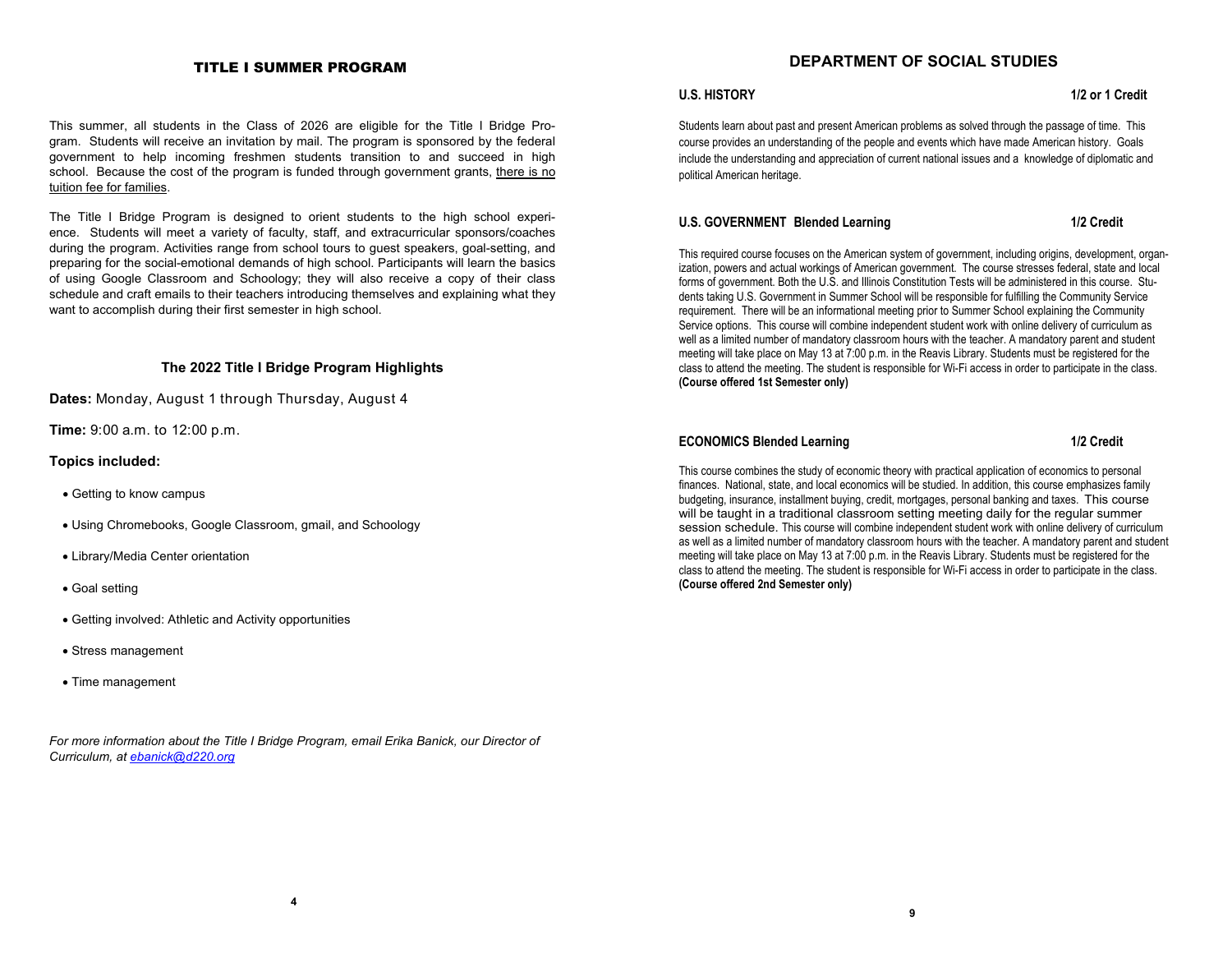### **DEPARTMENT OF MATHEMATICS**

**ALGEBRA I 1/2 or 1 Credit** 

This course is intended for those students who might experience difficulty in the Algebra I course. Students will use the Real Number System in working with equations, expressions, inequalities, graphs, functions, and proportions, and their applications to the real world.

#### **GEOMETRY I** 1/2 or 1 Credit

Students are taught the use of precise definitions, inductive and deductive reasoning and use of two column proofs. These concepts are developed through the study of points, lines, planes and polygons. **(Prerequisite: Algebra I)** 

**ALGEBRA II** 1/2 or 1 Credit

The course includes review and refinement of basic algebraic principles: numerical skills, expressions, and equations. The introduction of functions, graphs, exponents, factoring, and quadratic equations further develop problem solving skills.

**(Prerequisite: Algebra I and Geometry I)**

#### **DEPARTMENT OF NATURAL SCIENCES**

**BIOLOGY I** 1/2 or 1 Credit **1/2 or 1 Credit 1/2 or 1 Credit 1/2 or 1 Credit 1/2 or 1 Credit 1/2 or 1 Credit 1/2 or 1 Credit 1/2 or 1 Credit 1/2 or 1 Credit 1/2 or 1 Credit 1/2 or 1 Credit 1/2 or 1 Credit 1/2 or 1 Credit 1** 

Biology is concerned with the study of the living world. The structure and operation of cells, comparisons of different animals, the importance of green plants and the complexity of man are the major topics that are considered.

#### **PHYSICAL SCIENCE 1/2 or 1 Credit**

This course is designed to introduce students to the basic concepts of chemistry and physics. Topics such as the following will be explored in the first semester: scientific method, energy alternatives, atomic theory, periodic table, chemical and physical changes, formulas and analysis of experimental data. In the second semester, topics include: the study of force and motion, laws of motion, work and simple machines, thermal energy and heat and its uses.

## **SEMESTER 1**

## **Monday, JUNE 6 - Thursday, JUNE 23, 2022**

| <b>COURSE</b>                                     | <b>SEMESTER</b> | <b>COURSE ID</b> |
|---------------------------------------------------|-----------------|------------------|
| <b>ENGLISH I</b>                                  | 1               | 103120.3101      |
| <b>ENGLISH II/ORAL COMM</b>                       | 1               | 103070.3101      |
| <b>ENGLISH III</b>                                | 1               | 103140.3101      |
| <b>ENGLISH IV</b>                                 | 1               | 103150.3101      |
| <b>U.S. HISTORY</b>                               | 1               | 153074.3101      |
| <b>U.S. GOVERNMENT BL</b>                         | 1               | 153072.3101      |
| <b>ALGEBRAI</b>                                   | 1               | 203100.3101      |
| <b>GEOMETRY I</b>                                 | 1               | 203120.3101      |
| <b>ALGEBRA II</b>                                 | 1               | 203136.3101      |
| <b>PHYSICAL SCIENCE</b>                           | 1               | 253100.3101      |
| <b>BIOLOGY</b>                                    | 1               | 253110.3101      |
| <b>PE SUMMER</b>                                  | 1               | 603074.3101      |
| <b>DRIVER ED SUMMER</b><br>June 1 - June 23, 2022 | 1               | 653083.3401      |
| <b>Meeting Dates:</b>                             |                 |                  |
| April 20 at RAM                                   |                 |                  |
| April 29 at 11:00 am<br>Room #229                 |                 |                  |
| There will be no busses provided for              |                 |                  |